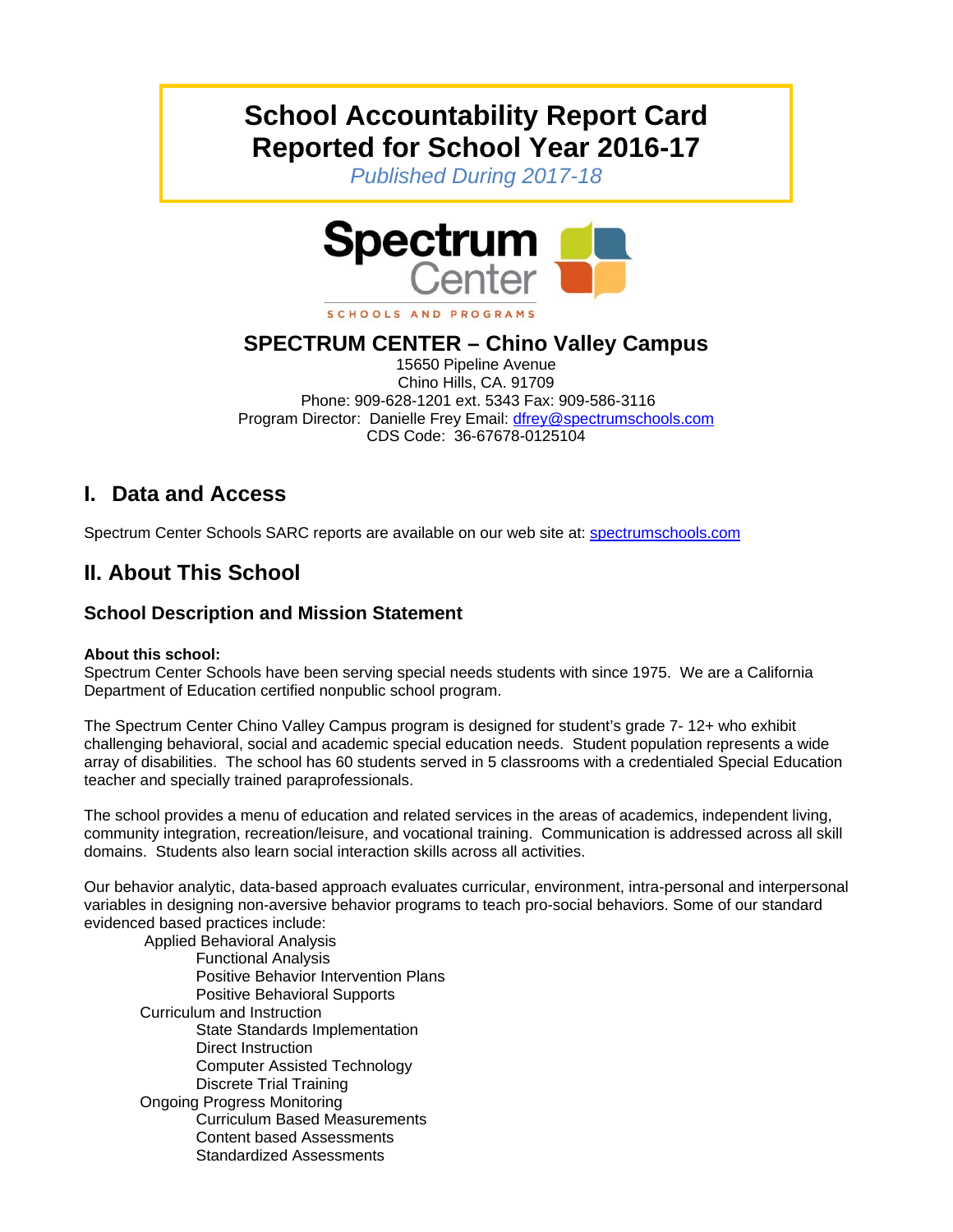Data is collected on academic achievement and on each Individualized Educational Plan (IEP) goal weekly. The data is reviewed monthly to assess the student's progress. Lessons plans are revised as needed to assure student learning. A progress report and/or report card is completed for every student and is provided to both the parent and LEA quarterly per the IEP and master contract.

Spectrum Center Schools monitor progress on targeted campus goals quarterly. An Internal Accountability Review is conducted annually.

#### **Mission Statement:**

Our mission is to provide personalized, evidence-based educational services for non-traditional learners in collaboration with families and public school districts.

#### **Opportunities for Parental Involvement**

Parents are involved in the student enrollment process, parent/teacher conferences, IEP development and approval.

There are opportunities for parents to attend school events such as, open house, talent show, and parent teacher conference. These events give parents/care-providers the opportunity to see what their children are learning and how much they are working on building their social skills. Parents/care-providers also have the opportunity to meet other parents/care-providers, which can help with finding out resources for their children and themselves.

Teachers communicate with parents on a daily or weekly basis to touch base and share how the child's day/week went as well as ask for parent input.

When needed, Spectrum Center has provided trainings to help parents with challenges at home, such as ABA principles, video modeling for those with Autism, as well as other training.

Parents will also have the opportunity to participate in the Western Association of Schools and Colleges (WASC) self-study accreditation process. We will seek their assistance to evaluate specific areas of our program through surveys, interviews and group meetings.

#### **Student Enrollment by Grade Level (School Year 2016-17)**

This table displays the number of students enrolled in each grade level (determined by age) at the school.

| <b>Grade Level</b> | <b>Number of Students</b> | <b>Grade Level</b>         | <b>Number of Students</b> |
|--------------------|---------------------------|----------------------------|---------------------------|
| Kindergarten       |                           | <b>Ungraded Elementary</b> |                           |
| Grade 1            |                           | Grade 9                    |                           |
| Grade 2            |                           | Grade 10                   | 5                         |
| Grade 3            |                           | Grade 11                   | 18                        |
| Grade 4            |                           | Grade 12                   | 13                        |
| Grade 5            |                           | <b>Ungraded HS</b>         |                           |
| Grade 6            |                           | <b>Post-Secondary</b>      | 32                        |
| Grade 7            |                           |                            |                           |
| Grade 8            |                           | <b>Total Enrollment</b>    | 72                        |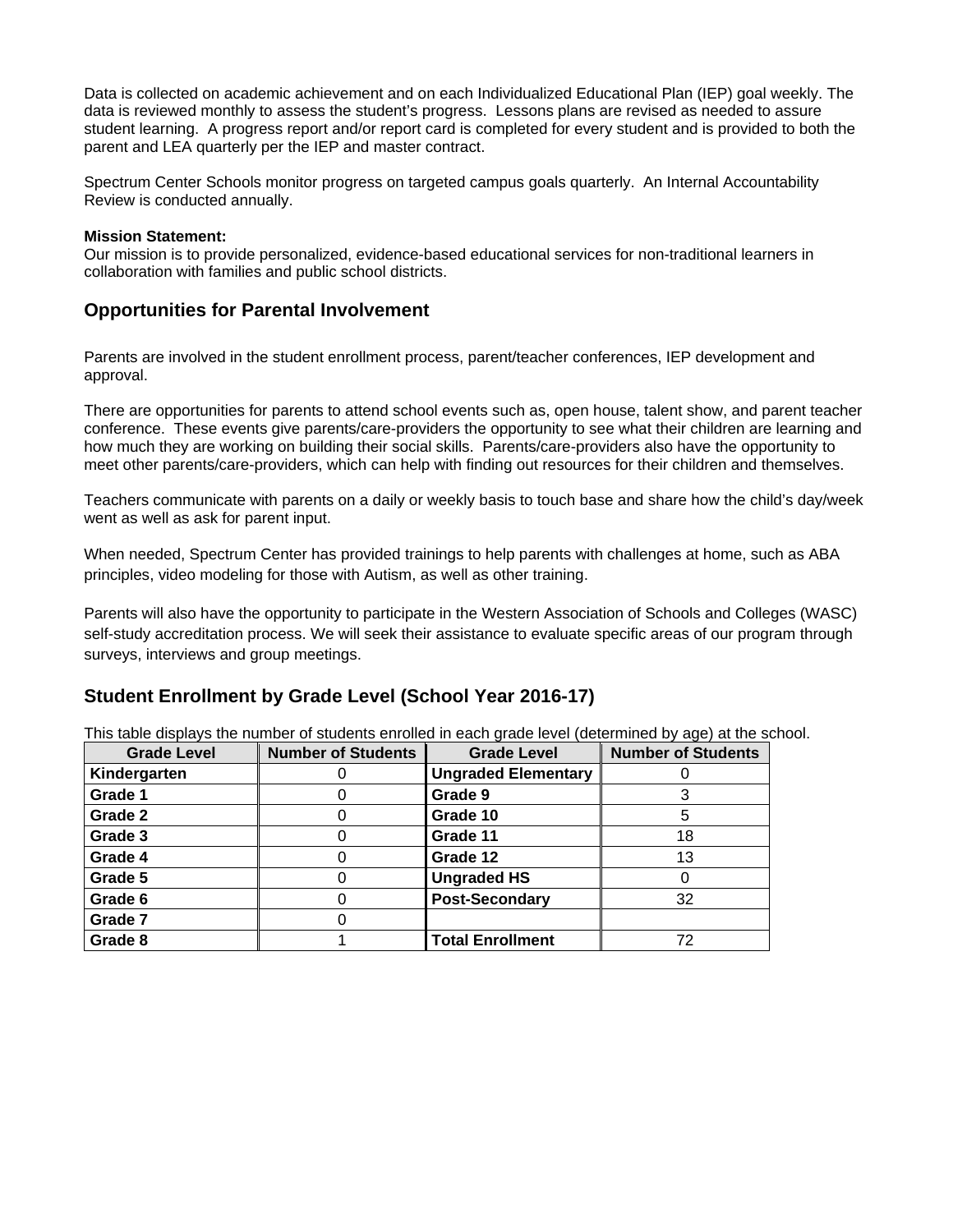

**Disability Eligibility**

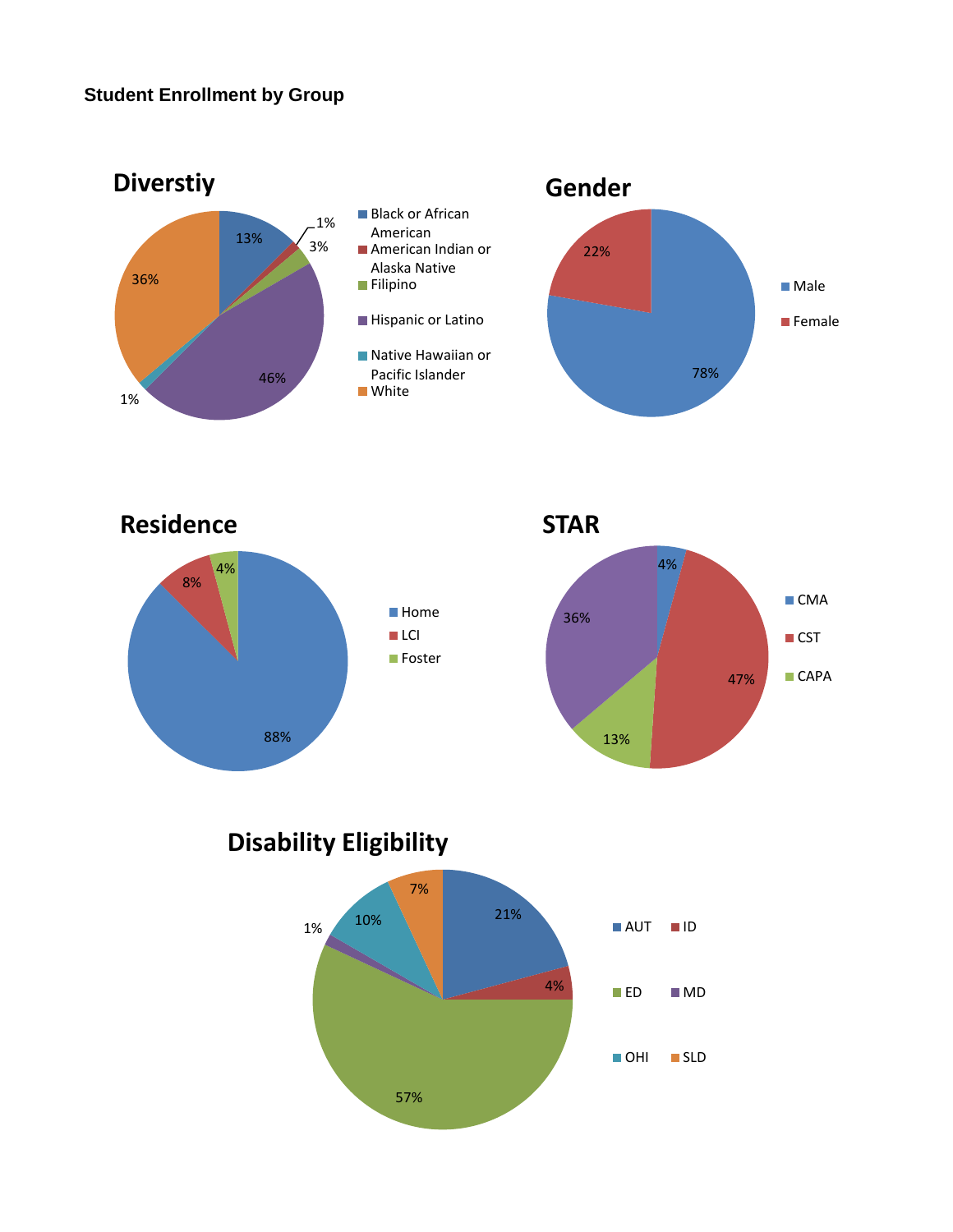### **Average Class Size**

Our model is to provide small classroom sizes; our classrooms can accommodate up to 12 students per classroom. Students are in classrooms according to grade, academic and function level. In the 2016-17 school years, the Spectrum Chino Valley Campus served an average of 60 students in 5 classrooms.

# **III. School Climate**

#### **School Safety Plan (School Year 2016-17)**

All staff receives required trainings including, but not limited to: 1<sup>st</sup> Aide/CPR, Hughes Bill, incident report writing, emergency preparedness, blood borne pathogens, student supervision, safety in the work place, sexual harassment, abuse reporting and universal precautions.

The campus Administration is responsible for monitoring monthly classroom safety and risk abatement checklist, maintaining adequate first aide and blood borne pathogen supplies and reviewing safety incidents as needed.

Morning sweeps of the grounds are conducted by the Administration to insure the campus is secure and free from dangerous debris.

Chino Valley Campus has a system of training and drills to address the need for safety should disaster strike the campus during business hours.

- 1. The Administration conducts monthly fire drills with staff and students.
- 2. Duck and Cover drills are coordinated by the Administration and are implemented once a month with students.
- 3. Emergency Preparedness Training takes place annually. The training consists of earthquake building damage disaster, shelter in place and violent intruder protection.

An emergency preparedness drill is conducted annually with staff to practice what is covered in the Emergency Preparedness Training.

Emergency preparedness includes monthly fire drills, monthly earthquake drills, monthly OSHA building checks, an annual fire inspection and an annual disaster drill which includes earthquake preparedness, shelter in place, violent intruder protection and an annual exposure control plan.

#### **Suspensions and Expulsions**

| Rate               | <b>School</b> |         |         |  |
|--------------------|---------------|---------|---------|--|
|                    | 2014-15       | 2015-16 | 2016-17 |  |
| <b>Suspensions</b> |               |         |         |  |
| <b>Expulsions</b>  |               |         |         |  |

### **IV. School Facilities**

#### **School Facility Conditions and Improvement Plan (School Year 2017-18)**

The Spectrum Center Chino Valley Campus is located on site at the Chino Valley Alternative Education Center, located at 15650 Pipeline Avenue, Chino Hills, CA. The school opened at this site in 2012. The school area of the building has 6 classrooms and administrative offices.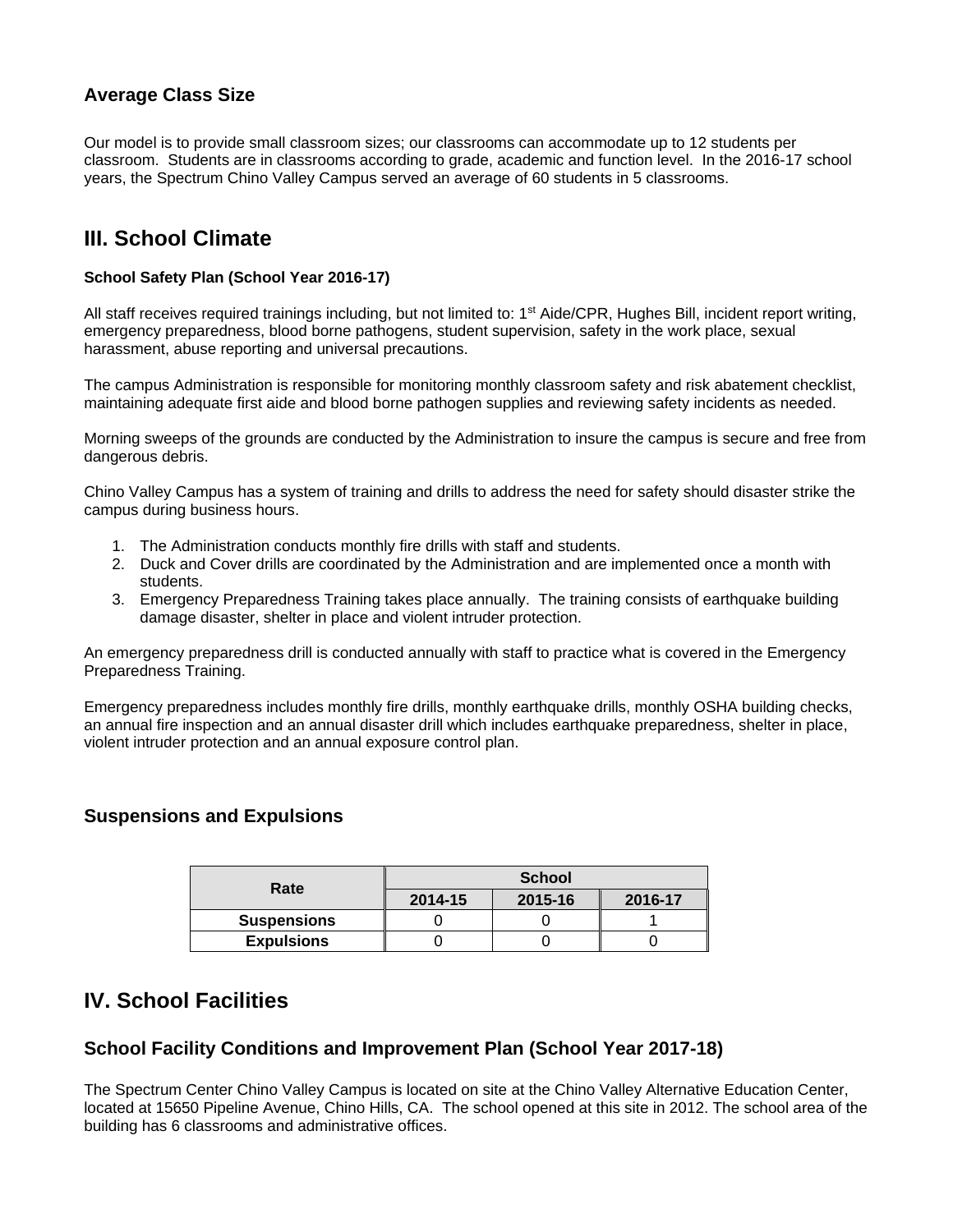#### **Maintenance and Repair:**

The Administration is responsible for all campus repairs and coordinates with the District Maintenance Specialist to ensure repairs are completed.

#### **Cleaning Process and Schedule:**

Our campus contracts with a cleaning service company in order to ensure that all classrooms, offices, cafeteria, and restrooms are cleaned on a daily basis.

#### **Modernizing or New School Construction Projects:** NA

### **School Facility Good Repair Status (School Year 2017-18)**

|                                                                                  | <b>Repair Status</b> |         |      | <b>Repair Needed and</b> |                                |
|----------------------------------------------------------------------------------|----------------------|---------|------|--------------------------|--------------------------------|
| <b>System Inspected</b>                                                          | <b>Exemplary</b>     | Good    | Fair | Poor                     | <b>Action Taken or Planned</b> |
| Systems: Gas Leaks,<br>Mechanical/HVAC,<br>Sewer                                 |                      | $\star$ |      |                          | n/a                            |
| <b>Interior: Interior</b><br><b>Surfaces</b>                                     |                      | $\star$ |      |                          | n/a                            |
| <b>Cleanliness: Overall</b><br>Cleanliness, Pest/<br>Vermin Infestation          |                      | $\star$ |      |                          | n/a                            |
| <b>Electrical: Electrical</b>                                                    |                      | $\star$ |      |                          | n/a                            |
| <b>Restrooms/Fountains:</b><br>Restrooms, Sinks/<br>Fountains                    |                      | $\star$ |      |                          | n/a                            |
| Safety: Fire Safety,<br><b>Hazardous Materials</b>                               |                      | $\star$ |      |                          | n/a                            |
| <b>Structural: Structural</b><br>Damage, Roofs                                   |                      | $\star$ |      |                          | n/a                            |
| <b>External:</b><br>Playground/School<br>Grounds, Windows/<br>Doors/Gates/Fences |                      | $\star$ |      |                          | n/a                            |
| <b>Overall Rating</b>                                                            |                      | $\star$ |      |                          | n/a                            |

### **V. Teachers**

### **Teacher Credentials**

| <b>Teachers</b>                                  | <b>School</b> |         |         |  |  |
|--------------------------------------------------|---------------|---------|---------|--|--|
|                                                  | 2014-15       | 2015-16 | 2016-17 |  |  |
| <b>Number of campus classrooms</b>               |               |         |         |  |  |
| <b>Clear Level 2</b>                             |               |         |         |  |  |
| <b>Preliminary Level 1</b>                       |               |         |         |  |  |
| <b>UIP</b>                                       |               |         |         |  |  |
| <b>PIP/STSP</b>                                  |               |         |         |  |  |
| <b>Emergency Substitute (Classroom</b><br>Aides) |               |         |         |  |  |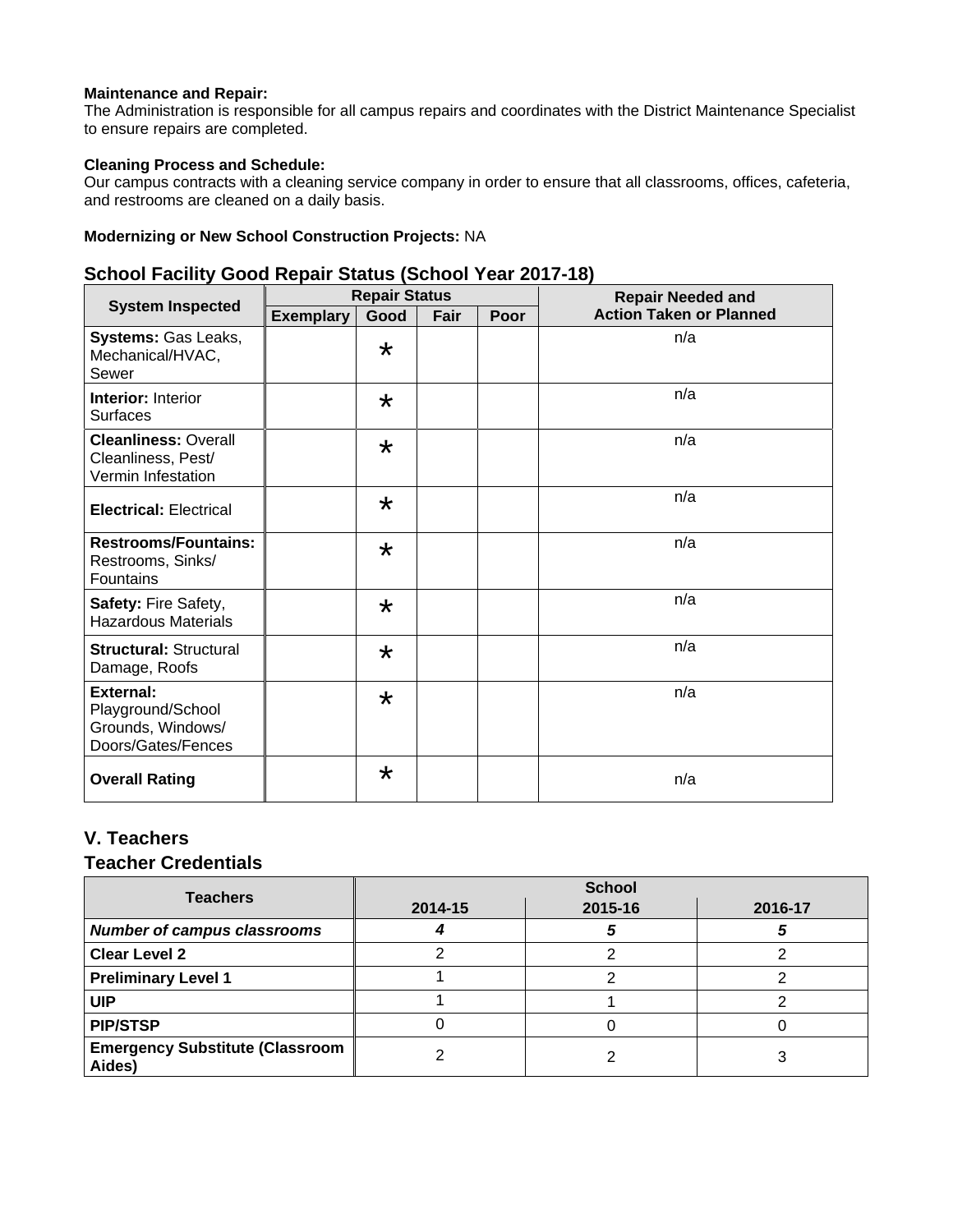# **VI. Support Staff**

### **Other Support Staff (School Year 2016-17)**

| <b>Title</b>                                    | <b>Number of FTE</b><br><b>Assigned to</b><br><b>School</b> |
|-------------------------------------------------|-------------------------------------------------------------|
| <b>Senior Behavior Analyst</b>                  |                                                             |
| <b>Curriculum and Instruction Specialist</b>    |                                                             |
| <b>Education Coordinator</b>                    | 0                                                           |
| <b>Therapists</b>                               | 2                                                           |
| <b>Speech/Language/Hearing Specialist</b>       |                                                             |
| <b>Occupational Therapists</b>                  | າ                                                           |
| <b>Adapted Physical Education</b>               |                                                             |
| <b>Transportation Support</b>                   |                                                             |
| <b>Behavioral/Instructional Classroom Aides</b> | 9                                                           |

### **VII. Curriculum and Instructional Materials**

### **Instructional Materials (School Year 2017-18)**

Each student at CST and CMA level has a text book which matches the SBE or the local LEA's adapted text books in each academic area at his/her grade level. In addition Spectrum Center provides supplemental materials as appropriate to match the students' learning patterns.

| <b>Core Curriculum Area</b>       | <b>Quality, Currency,</b><br>and Availability of<br><b>Textbooks and</b><br><b>Instructional</b><br>Materials * Need to<br>import the campus'<br><b>Materials form</b> | <b>Percent of Pupils</b><br><b>Who Lack Their Own</b><br><b>Assigned Textbooks</b><br>and/or<br><b>Instructional</b><br><b>Materials</b> | <b>Most Recent SBE or</b><br><b>Local Governing</b><br><b>Agency Approved</b><br><b>Textbooks and</b><br><b>Instructional</b><br><b>Materials</b> |
|-----------------------------------|------------------------------------------------------------------------------------------------------------------------------------------------------------------------|------------------------------------------------------------------------------------------------------------------------------------------|---------------------------------------------------------------------------------------------------------------------------------------------------|
| <b>Reading/Language Arts</b>      | $\star$                                                                                                                                                                | O%                                                                                                                                       | yes                                                                                                                                               |
| <b>Mathematics</b>                | $\star$                                                                                                                                                                | O%                                                                                                                                       | yes                                                                                                                                               |
| <b>Science</b>                    | $\star$                                                                                                                                                                | O%                                                                                                                                       | ves                                                                                                                                               |
| <b>History-Social Science</b>     | $\star$                                                                                                                                                                | O%                                                                                                                                       | yes                                                                                                                                               |
| <b>Foreign Language</b>           | $\star$                                                                                                                                                                | O%                                                                                                                                       | yes                                                                                                                                               |
| <b>Health</b>                     | $\star$                                                                                                                                                                | O%                                                                                                                                       | yes                                                                                                                                               |
| <b>Visual and Performing Arts</b> | $\star$                                                                                                                                                                | O%                                                                                                                                       | yes                                                                                                                                               |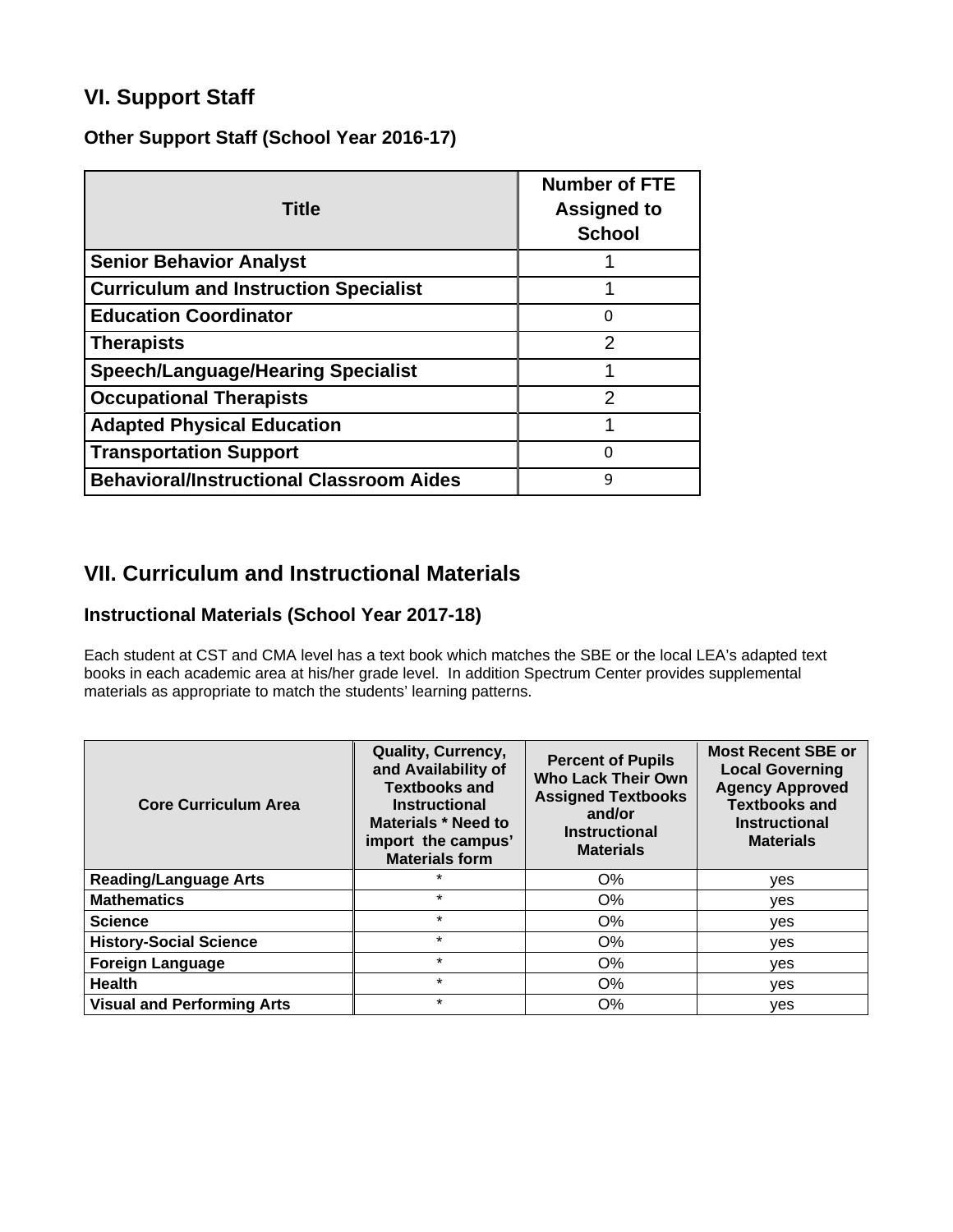# **VIII. School Finances**

### **Expenditures per Pupil (Fiscal Year 2016-17)**

|           | Dollars per student | <b>Average Teacher Salary</b> |
|-----------|---------------------|-------------------------------|
| \$550,225 | \$22,926            | \$59,639                      |

### **Types of Services Provided**

Spectrum Center Schools works cooperatively with local school districts to develop a customized curriculum for each student based on the student's Individual Education Program (IEP), abilities, interests and goals. The Spectrum Center Schools meet state education standards and are based on the principals of Applied Behavior Analysis (ABA). ABA is a discipline devoted to the understanding and improvement of human behavior. Spectrum's ABA curriculum includes specific strategies for preventing behaviors of concern, teaching alternative appropriate behavior, teaching self-control strategies, improving learning skills and responding to behaviors of concern in a safe and respectful manner.

Spectrum Center Schools serve students with emotional disturbance or developmental disabilities who benefit from a consistent and structured program, with an emphasis on a successful transition to a less restrictive environment. The students receive individualized instruction in academic, social and behavioral skills, including independent living and vocational skills in a low student to instructor ratio.

Spectrum Center Schools also serve students with autism, who receive a continuum of specialized education services in dedicated classrooms. Applied Behavior Analysis is the foundation of Spectrum's approach to teaching children with autism in an environment that is predictable, consistent, structured and positive. Spectrum's curriculum for students with autism in highly structured involves repeated presentation of instruction and focuses on communication, behavior, social and academic skills in a low student to instructor ratio.

Therapy related services are provided by Spectrum Chino Valley Campus per the students Individual Education Program and all other services Speech and Language Therapy, Occupational Therapy, Adapted Physical Education, and Assistive Technology are provided by the District.

### **Teacher and Administrative Salaries (Fiscal Year 2016-17)**

| Category                        | <b>Spectrum Schools</b><br><b>Amount</b> | <b>State Average</b><br>(ADA < 1,500) |
|---------------------------------|------------------------------------------|---------------------------------------|
| <b>Beginning Teacher Salary</b> | 51,000                                   | \$40,329                              |
| <b>Mid-Range Teacher Salary</b> | 60,400                                   | \$59.804                              |
| <b>Highest Teacher Salary</b>   | 70,300                                   | \$79,279                              |
| <b>Average Director Salary</b>  | 84,706                                   | \$91,712                              |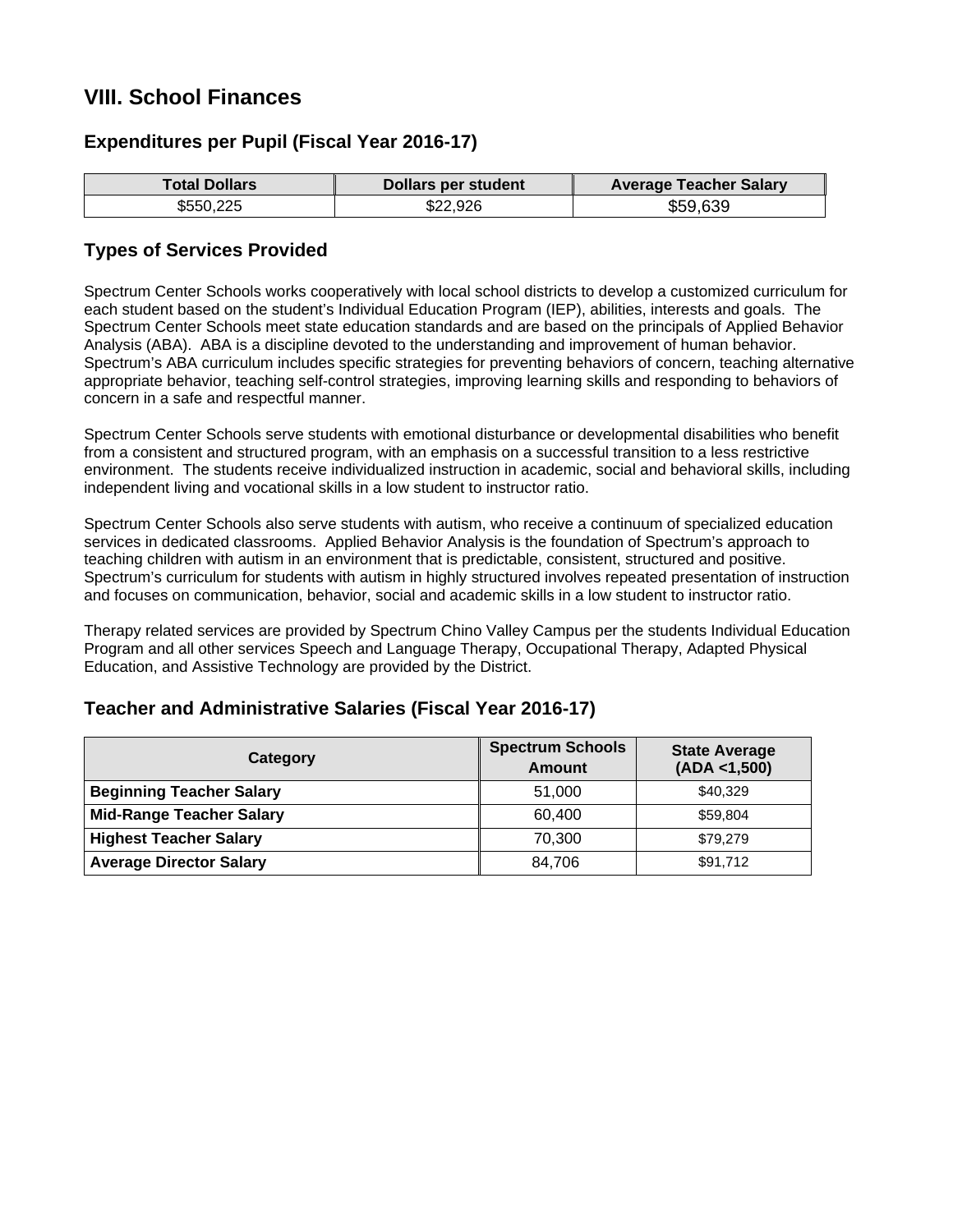# **IX. Student Performance**

### **Standardized Testing and Reporting**

Our goal is to help students earn required credits and acquire necessary skills for success — now and in the future. The below charts represent overall student growth Spectrum wide.



### Essential for Living



■ Total No. of Targeted Skills ■ Total No. of Targeted Skills at Independence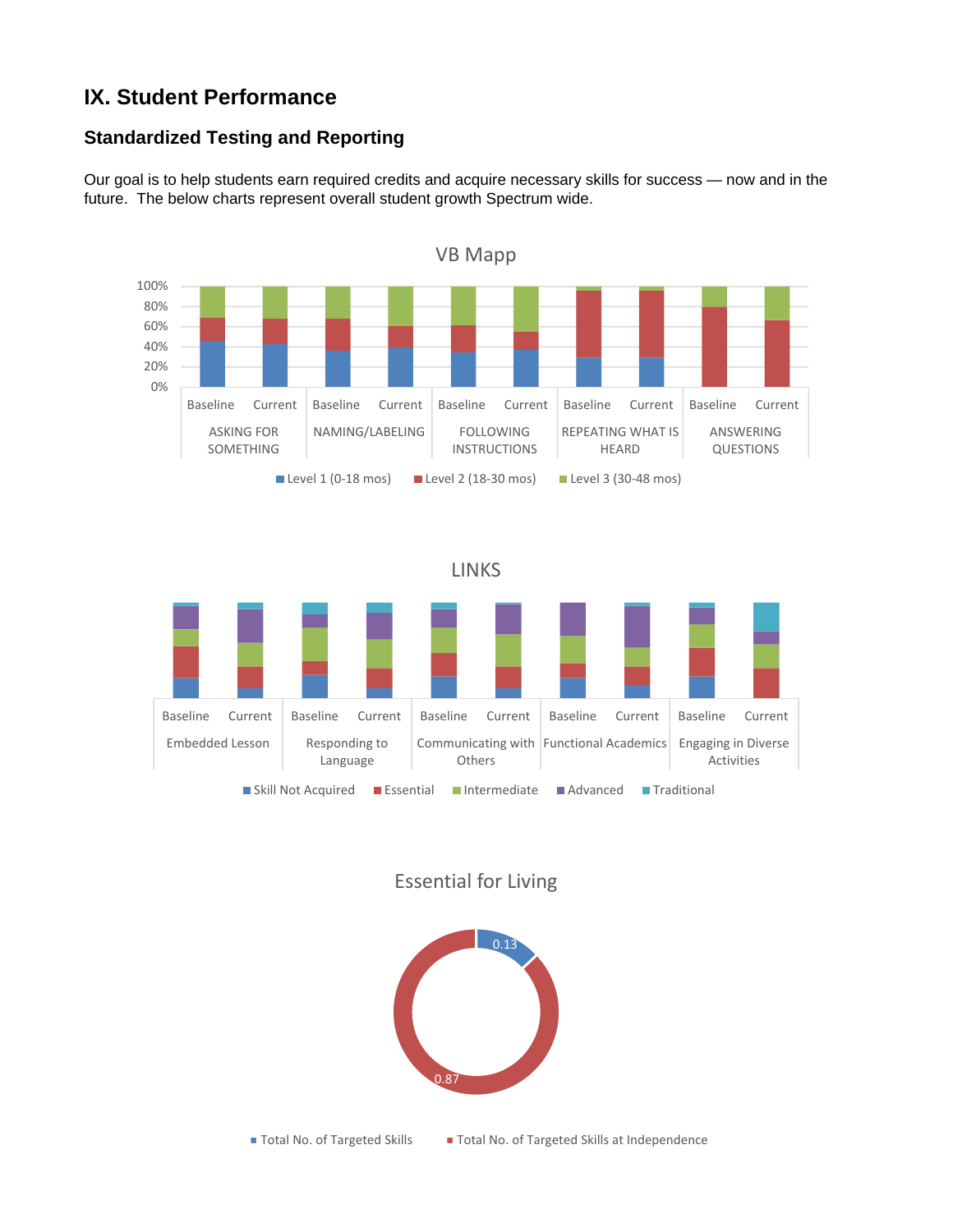### **Other Student Outcome Data**

### **Individualized Education Program (IEP)**

All students enrolled at Spectrum are given an individualized program that is tailored to their unique skill levels and ensures that the accommodations necessary for their success are provided. Individualized Education Program (IEP) goals are written to target specific deficit areas based on present levels of performance.

Spectrum measures progress toward completion of IEP goals and defines significant progress as meeting at least three out of four benchmarks in the chart below



### **X. Accountability**

### **California Department of Education Certification (CDE)**

The Spectrum Center Schools are all certified by the California Department of Education.

#### **Schools Commission of the Western Association of Schools and Colleges Accreditation (WASC)**

The Spectrum Center Schools are all fully accredited by the Schools Commission of the Western Association of Schools and Colleges.

#### **Academic Performance Index (API)**

The API is not applicable to Non Public Schools.

### **XI. Postsecondary Preparation**

#### **Completion of High School Graduation Requirements**

Data is not shown when the number of students with data is ten or less to protect student privacy.

## **XII. Instructional Planning and Scheduling**

Spectrum Center Chino Valley Campus offers teaching staff receive a stipend every year in order to help continue their education and other teaching staff have access Spectrum Center scholarships. All staff are required to complete a one-month training CD called BEST, which encompasses our Mission Statement, philosophies of teaching, strategies for supervision, ABA principles, data taking and safety in the classroom.